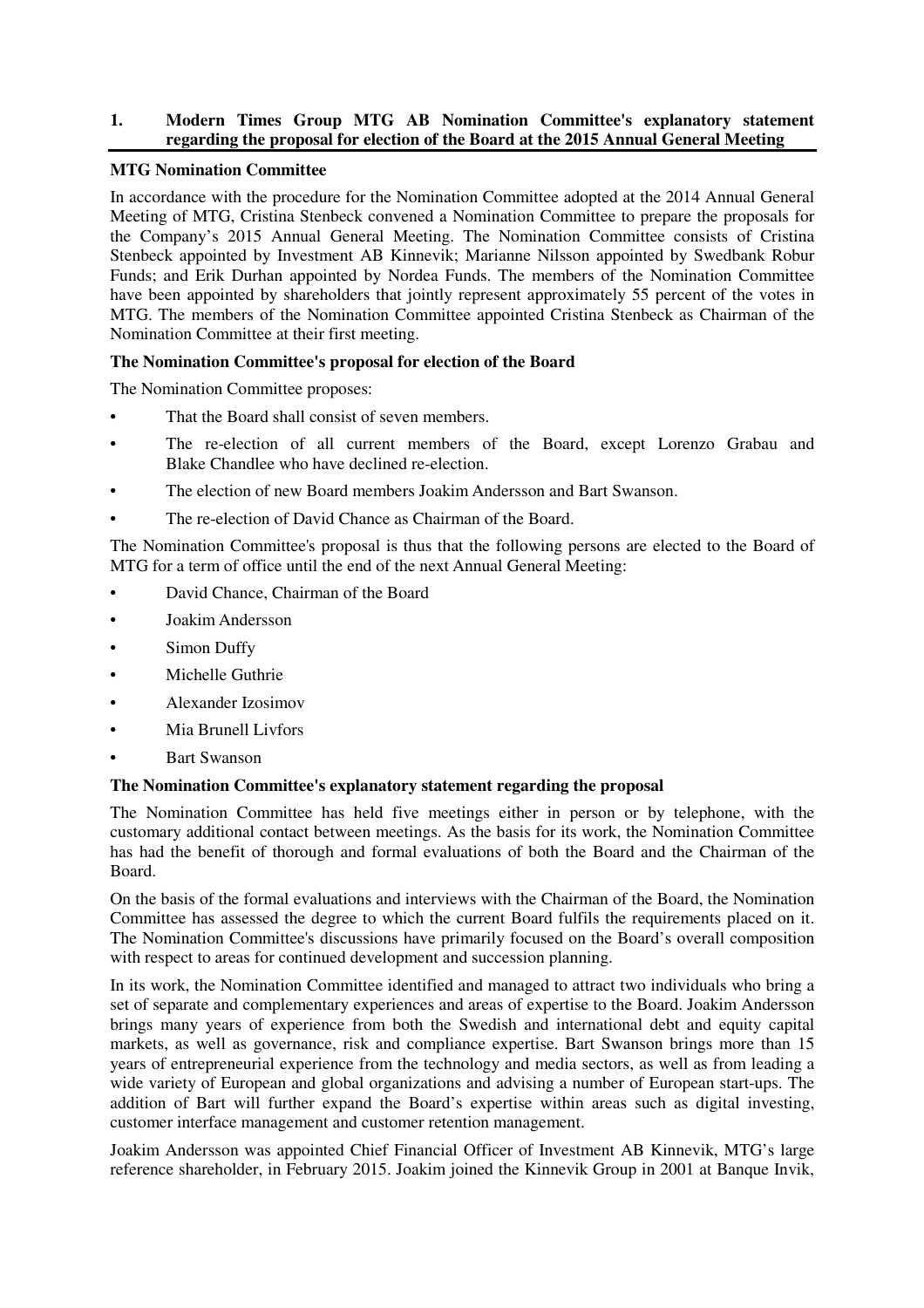and became Group Treasurer of Kinnevik in 2007. As Group Treasurer, Joakim supported Kinnevik's investee companies in managing capital markets, financing and corporate financial management, and was responsible for Kinnevik's cash and liquidity management as well as its treasury operations and controls.

Bart Swanson is currently an advisor at Horizons Ventures, a venture capital firm based in Hong Kong with a focus on disruptive and technology-focused start-ups, including Summly where Bart was Chairman of the Board from 2012 up until 2013 when the company was acquired by Yahoo. During 2010 and 2011 Bart was Chief Operating Officer of Badoo, one of the largest Internet social dating sites, prior to which Bart spent three years as Managing Director at GSI Commerce International (later eBay Enterprise). Before joining GSI Commerce International, Bart was a General Manager at Amazon, where he was one of the key executives in establishing and expanding Amazon.com's footprint in Germany, France and the United Kingdom.

The Nomination Committee is of the opinion that the proposed Board represents a strong mix of individuals with highly valuable and complementary backgrounds within the media and technology sectors, as well as relevant experiences from geographies such as Scandinavia, Central and Eastern Europe, Russia and Africa. In conclusion, the Committee is of the opinion that the proposed Board composition reflects the right skill-sets and level of commitment, both individually and collectively, to take MTG forward in its next phase of investment and contribute to further improvements of the Company's operational and financial performance.

The Board reflects a wide range of nationalities and backgrounds, and a solid mix of men and women with highly relevant skill-sets to match the priorities of the Company. Accordingly, in the view of the Nomination Committee, the composition of the proposed Board is for the time being fit-for-purpose in respect of diversity, including age, gender and nationality, as well as depth of experiences, professional backgrounds and business disciplines. This notwithstanding, the Nomination Committee continues to give particular consideration to, and strive for, greater diversity and equality, in order to promote the highest quality Board debate around key issues of the Company.

Finally, it is noted that the Nomination Committee has evaluated each Board member's independence in the work of preparing its proposals for the 2015 Annual General Meeting, and found that the proposed Board is in compliance with relevant requirements for independence.

#### **Information about the proposed members of the Board**

Information about the proposed members of the Board, including the Nomination Committee's assessment of each member's independence, may be found on the MTG's website at www.mtg.com.

\_\_\_\_\_\_\_\_\_\_\_

April 2015 THE NOMINATION COMMITTEE MODERN TIMES GROUP MTG AB (PUBL)